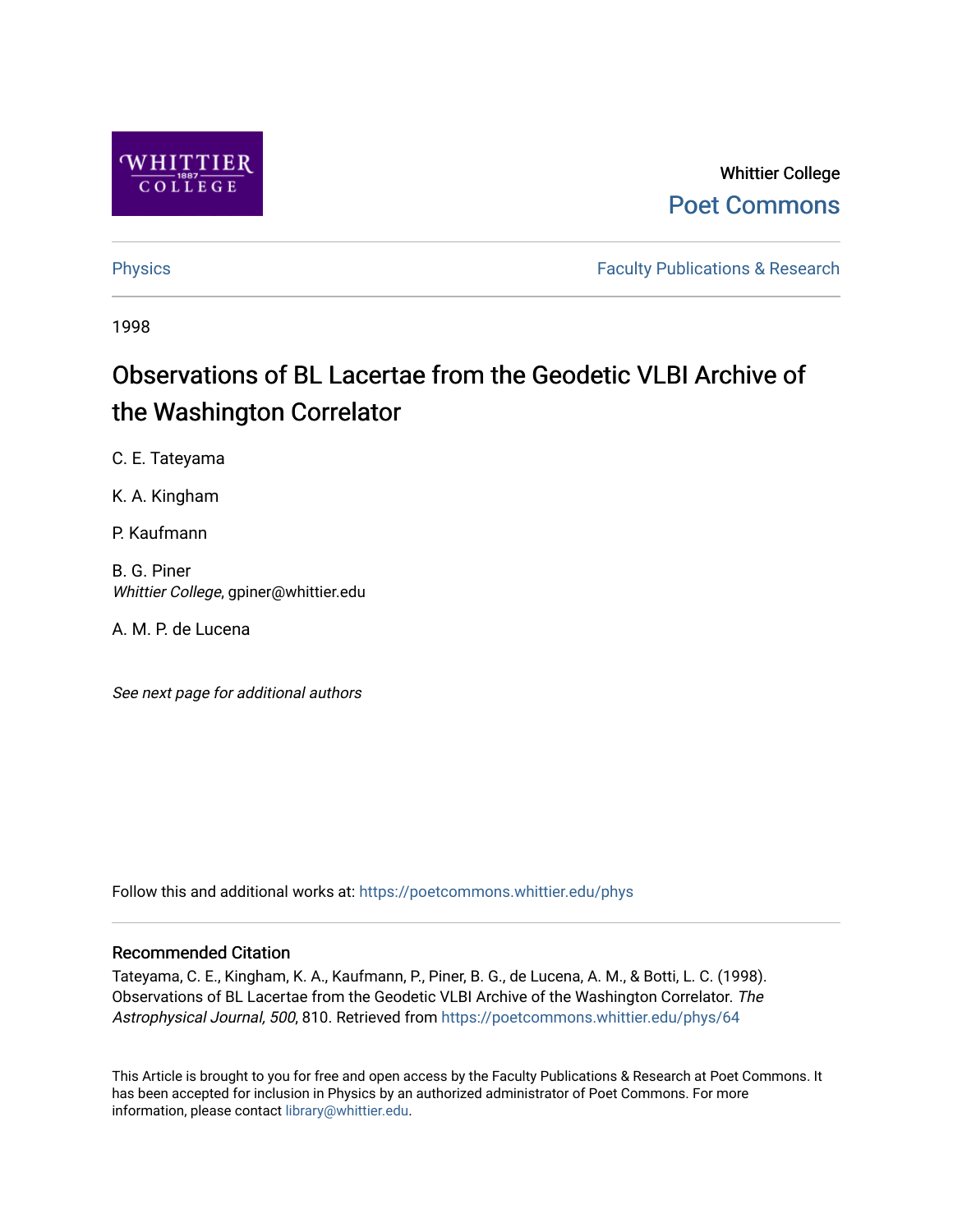## Authors

C. E. Tateyama, K. A. Kingham, P. Kaufmann, B. G. Piner, A. M. P. de Lucena, and L. C. L. Botti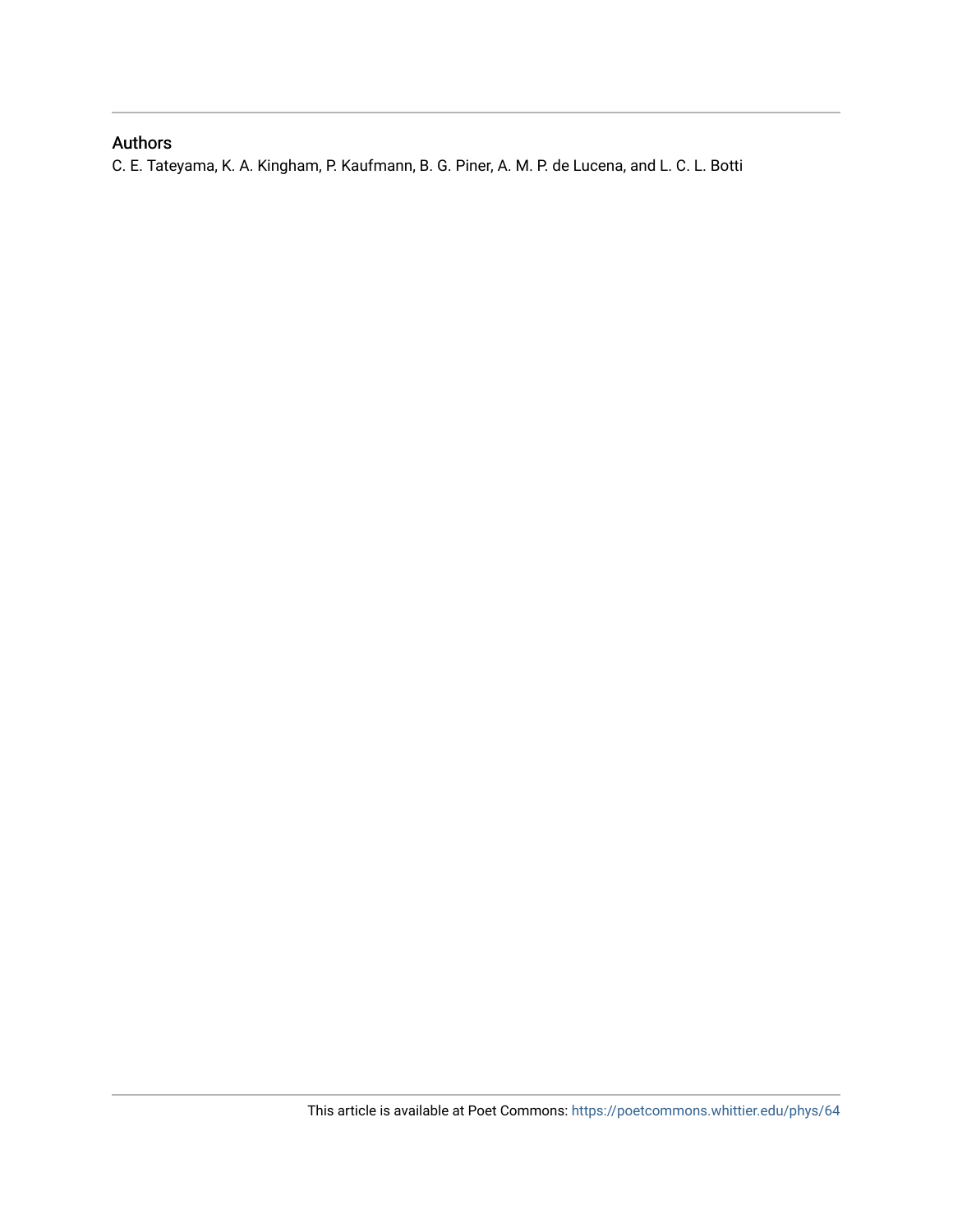### OBSERVATIONS OF BL LACERTAE FROM THE GEODETIC VLBI ARCHIVE OF THE WASHINGTON CORRELATOR

C. E. TATEYAMA

Centro de Rádio-Astronomia e Aplicações Espaciais (CRAAE), Escola Politécnica da Universidade de São Paulo, CP61548,<br>05424-970, São Paulo, SP, Brazil

K. A. KINGHAM

US Naval Observatory, Earth Orientation Department, 3450 Massachusetts Avenue, Washington, DC 20392

P. KAUFMANN

Centro de Rádio-Astronomia e Aplicações Espaciais (CRAAE), NUCATE/UNICAMP, Cidade Universitária, 13083-592, Campinas, SP, Brazil

#### B. G. PINER

US Naval Observatory, Earth Orientation Department, 3450 Massachusetts Avenue, Washington, DC 20392; Department of Astronomy,<br>University of Maryland, College Park, MD 20742; and NASA Goddard Space Flight Center, Code 661,

A. M. P. DE LUCENA

ROEN, Rádio Observatório Espacial do Nordeste, CRAAE/INPE, Estrada do Fio, 6000, Eusébio, Fortaleza, CE, Brazil

AND

L. C. L. BOTTI

Centro de Rádio-Astronomia e Aplicações Espaciais/CRAAE, Escola Politécnica da Universidade de São Paulo, CP61548, 05424-970, São Paulo, SP, Brazil

Received 1997 October 21; accepted 1998 January 28

#### ABSTRACT

We present maps of BL Lac obtained from geodetic VLBI data from the archive of the Washington correlator. The observations were made from 1996 March to 1996 November, with periods from one experiment to another as short as 1 month. The dominant structure of the maps is given by a superluminal component (C2) moving predominantly at position angle  $\sim 190^\circ$ . At the later epochs a new superluminal component (C3) emerges from the core and moves along a trajectory at a higher position angle  $(200^{\circ})$ . We also include maps from observations made in 1995 June and August showing the main component (C2) in the early stages of its evolution, as well as an older component (C1). The position angle of the component C1 is nearly the same as that of the new component C3. The component C2 shows indications of nonradial motion, which is discussed in terms of a helically distorted jet. The best fit was obtained for a half-opening angle of the jet of  $2\degree$  and an angle of the helical axis to the line of sight of  $17^\circ$ .

Subject headings: BL Lacertae objects: individual (BL Lacertae) — galaxies: jets —

radio continuum: galaxies — techniques: interferometric

#### 1. INTRODUCTION

BL Lac is a well-known superluminal source exhibiting high proper motion. In a year a knot moves about 1 mas on the sky. At  $z = 0.069$  (Miller, French, & Hawley 1978), this corresponds to an apparent velocity of 3.2  $h^{-1}$  c for a Hubble constant  $H_0 = 100 h \text{ km s}^{-1} \text{ Mpc}^{-1}$  and  $q_0 = 0.5$ .<br>In the framework of bulk relativistic motion, the observed In the framework of bulk relativistic motion, the observed properties of the source are very dependent upon the jet orientation to the line of sight. In the case of BL Lac, there is a general acceptance that the jet is viewed at a rather high angle to the line of sight. Mutel et al. (1990) using VLBI data interpreted the moving components as shocked-jet features propagating with a velocity only modestly larger than that of the underlying flow ( $\gamma \sim 4$ ), and deduced a viewing angle which could not be less than  $19°$  to account for geometrical constraints dictated by the size of the VLBI components. A similarly large viewing angle was needed by Hughes, Aller, & Aller (1989) to explain the shape of the light curves of total flux and polarized flux. A flow of Lorentz factor  $\gamma \sim 6$  was modeled with a viewing angle of 38° to reduce the percentage of polarization of the outburst.

The motion of the superluminal components is mostly rectilinear, southward at position angle (P.A.) ranging from 190 $\degree$  to 200 $\degree$  (Mutel et al. 1990; Mutel, Denn, & Dryer 1994). In fact, early VLBI components designated S1, S2,

and S3 by Mutel et al. (1990) have a predominant P.A. near  $190^\circ$ , while more recent VLBI components (S5 and S6) have a P.A. of about 200°. This shift of jet orientation has led Mutel et al. (1994) to suggest a precession of the central engine under the influence of a massive companion, so that the spin axis of the bulk relativistic motion where shocks propagate changes over time. A corresponding shift of  $10^{\circ}$ of the P.A. of the polarization was also reported by Aller, Hughes,  $&$  Aller (1994) for the same time periods.

The present data consist of geodetic VLBI observations at 8.5 GHz archived at the Washington correlator. There are 10 epochs of VLBI observations, which were obtained between 1995 June and 1996 November. Geodetic VLBI maps have been successfully used for astrophysical studies of compact sources (e.g., Guoquiang, Rönnäng,  $\&$  Bååth 1987; Charlot 1990; Britzen et al. 1994; Vicente, Charlot,  $\&$ Sol 1996). More recently, Piner & Kingham (1997) obtained a series of good-quality images of the blazar  $1611+343$ from the Washington VLBI correlator's database.

#### 2. OBSERVATIONS

The VLBI observations used in this paper are from geodetic VLBI data archived at the Washington correlator. These data were obtained from the geodetic dual-frequency VLBI experiments (Rogers et al. 1983) carried out by the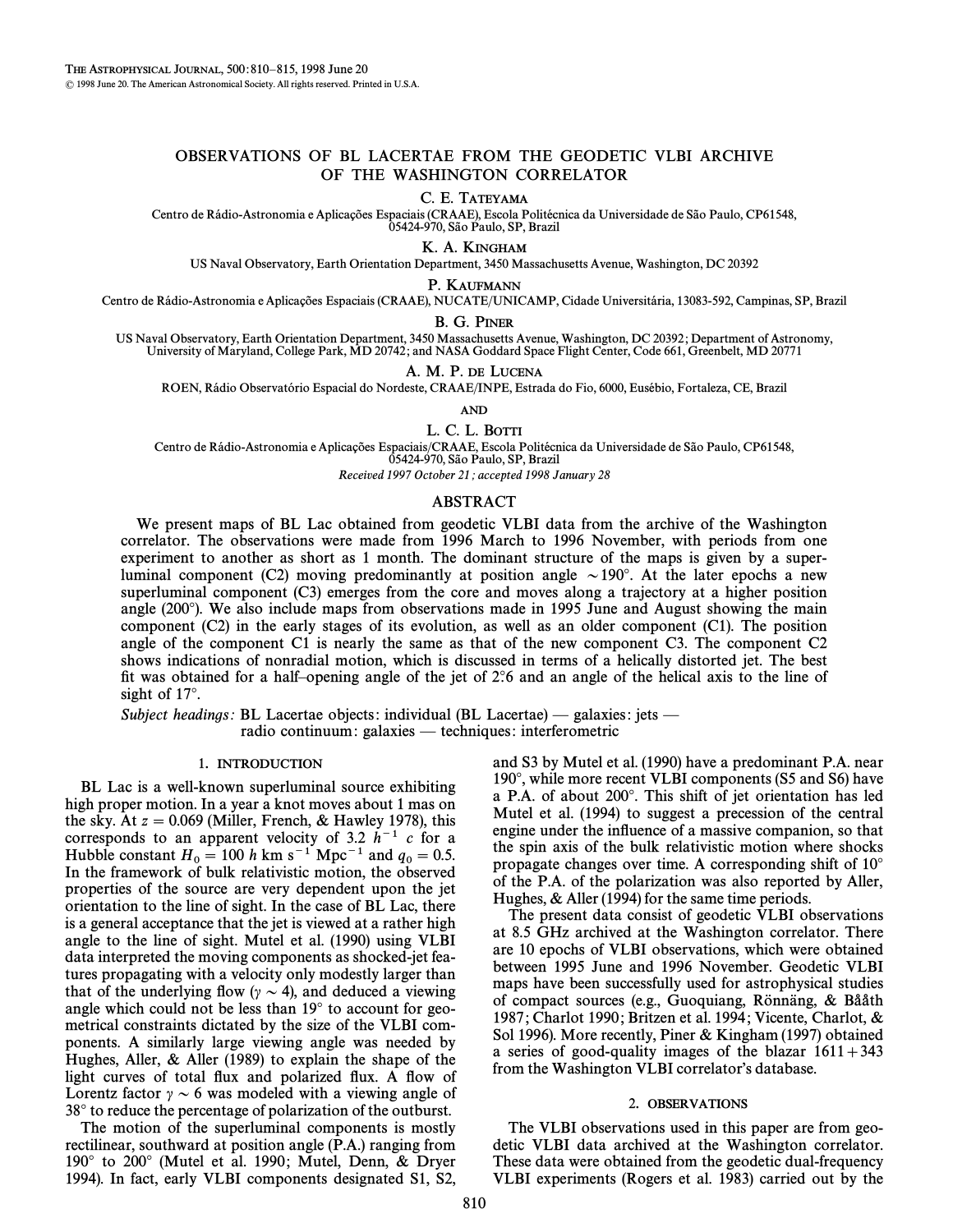| Epoch            | Name                | Antennas <sup>a</sup> | Synthesized<br>Beam<br>$(max \times mas)$ | Beam Angle<br>$(\text{deg})$ | Number of Scan<br><b>Baselines</b> |
|------------------|---------------------|-----------------------|-------------------------------------------|------------------------------|------------------------------------|
| 1995 Jun         | <b>NAEXS6</b>       | <b>GAMWOV</b>         | $1.02 \times 0.61$                        | $-15$                        | 90                                 |
| 1995 Aug         | <b>NA118</b>        | <b>FKMWK</b>          | $0.68 \times 0.37$                        | 12                           | 54                                 |
| 1996 Mar         | <b>NA152</b>        | <b>FAKNOV</b>         | $0.53 \times 0.48$                        | 52                           | 99                                 |
| 1996 Apr         | NAEXS <sub>10</sub> | <b>GAKNOV</b>         | $1.04 \times 0.67$                        | 5                            | 21                                 |
| 1996 May         | <b>NA159</b>        | <b>GFAKNV</b>         | $0.54 \times 0.52$                        | 16                           | 68                                 |
| 1996 Jun         | <b>NA164</b>        | <b>GFAKNV</b>         | $0.63 \times 0.52$                        | 17                           | 51                                 |
| 1996 Jul……       | <b>NA168</b>        | <b>FAKNV</b>          | $0.63 \times 0.43$                        | 39                           | 54                                 |
| 1996 Sep $\dots$ | <b>NA175</b>        | <b>FAKNOV</b>         | $0.58 \times 0.51$                        | 30                           | 125                                |
| 1996 Oct         | <b>NA180</b>        | <b>FKNV</b>           | $0.61 \times 0.38$                        | 7                            | 46                                 |
| 1996 Nov         | <b>NA185</b>        | <b>FAKNOV</b>         | $0.56 \times 0.52$                        | 20                           | 101                                |
|                  |                     |                       |                                           |                              |                                    |

| TABLE 1                                   |  |  |  |  |  |  |
|-------------------------------------------|--|--|--|--|--|--|
| 8.4 GIGAHERTZ VLBI OBSERVATIONS OF BL LAC |  |  |  |  |  |  |

<sup>a</sup> A = Gilcreek (Alaska; 26 m), F = Fortaleza (Brazil; 14 m), G = Algopark (Ontario; 46 m), K = Kokee (Hawaii; 20 m), N = NRAO (Green Bank; 20 m), M = Miami (20 m), O = Ny Alesund

(Norway; 20 m),  $V = W$ ettzell (Germany; 20 m),  $W = NRAO85$  (Green Bank; 26 m).

US Naval Observatory (Eubanks et al. 1991), the National Oceanographic and Atmospheric Administration (NOAA) (Carter, Robertson, & MacKay 1985), the Crustal Dynamics Project, and the Space Geodesy Project (Coates et al. 1985; Smith & Turcotte 1993). The VLBI observations were processed at the Washington VLBI Correlator at the US Naval Observatory (USNO).

All observations were carried out with the Mark III dualfrequency VLBI receivers in both the X and the S band (centered at 8.5 and 2.3 GHz, respectively), providing noise temperatures of  $70-200$  K. The X band consists of eight individual channels of 2 MHz width, spanning frequencies from 8.2 to 8.9 GHz. Almost all stations were equipped with H masers as the local frequency standard.

BL Lac is one of most densely observed geodetic sources; however, only since 1995 have useful visibility data for imaging become available. Table 1 lists the epochs of observation, names of the experiments, antennas participating on the network, interferometric dirty beams, and the number of scan baselines in the observation. The dirty beams were about  $0.5-0.6$  mas for all maps, except for the first and fourth experiments. We have used a restored circular beam of 0.5 mas on the maps. The dynamic range, defined as the ratio of the peak flux per beam to the lowest positive contour in the maps, is about 250:1.

The fringe fitted data were coherently averaged to 4 s to determine the visibilities. The data were calibrated and fringed using standard routines from the AIPS software package, and the images were produced using the selfcalibration procedures (e.g., Pearson  $\&$  Readhead 1984) of the Caltech Difmap software. Piner & Kingham  $(1997)$ , also using the geodetic VLBI data from the Washington correlator, found an error in the absolute flux density as low as  $8\%$ at 8 GHz.

#### 3. RESULTS AND DISCUSSION

The 8 GHz maps are presented in Figure 1. The maps show a core-jet structure with superluminal components moving southward. The detection of the prominent components appears to be limited to a distance not much farther than 2 mas from the core. Beyond this point the brightness of the components is below the sensitivity of the present network. Similar results are seen in the 10 GHz VLBI observations of Mutel et al. (1990). Table 2 lists the fluxes and positions of the components for each image. All components were fitted using a circular Gaussian model.

Figure 2 shows the sequence of maps from all epochs to illustrate the change of the structure as the superluminal components move southward with time. The main superluminal component (C2) moves along a trajectory at P.A. 190 $^{\circ}$ . At later epochs a new component (C3) starts to dominate the structure. The position angle of C2 in our maps, which corresponds to the component S8 in the nomenclature of Mutel et al. (1990), does not differ much from that of the component S1 seen 16 years ago. In fact, the measured position angles of earlier VLBI components indicated a jump of the position angle from a given component to another rather than a gradual continuous change of the jet orientation, viz., the components S1, S2, and S3 appeared to move along the same trajectory at P.A. 190°, and the components S4, S5, and S6 appeared to move at P.A. 200 $^{\circ}$ . In addition to the components C2 and C3, an older component C1 can be seen at earlier epochs. Similarly to C3, C1

TABLE 2 BL LAC AT 8 GIGAHERTZ<sup>a</sup>

| Epoch                          | Component      | Flux<br>(Jy) | r<br>(mas) | P.A.<br>$(\text{deg})$ | $\theta$<br>(mas) |
|--------------------------------|----------------|--------------|------------|------------------------|-------------------|
| 1995 Jun                       | Core           | 1.07         | 0.00       | $\theta$               | 0.03              |
|                                | C <sub>2</sub> | 0.58         | 1.04       | 183                    | 0.04              |
|                                | C1             | 0.48         | 1.63       | 203                    | 0.55              |
| 1995 Aug                       | Core           | 1.44         | 0.00       | $\theta$               | 0.04              |
|                                | C <sub>2</sub> | 0.96         | 1.11       | 176                    | 0.20              |
|                                | C1             | 0.11         | 1.80       | 199                    | 0.01              |
| 1996 Mar                       | Core           | 1.27         | 0.00       | $\theta$               | 0.18              |
|                                | C <sub>2</sub> | 2.09         | 1.42       | 188                    | 0.44              |
| 1996 Apr                       | Core           | 1.46         | 0.00       | $\mathbf 0$            | 0.01              |
|                                | C <sub>2</sub> | 1.85         | 1.64       | 191                    | 0.65              |
| 1996 May                       | Core           | 2.00         | 0.00       | 0                      | 0.17              |
|                                | C <sub>2</sub> | 1.91         | 1.78       | 192                    | 0.69              |
| 1996 Jun                       | Core           | 1.73         | 0.00       | $\mathbf{0}$           | 0.01              |
|                                | C <sub>2</sub> | 1.51         | 1.89       | 192                    | 0.64              |
| $1996 \text{ Jul} \dots \dots$ | Core           | 2.30         | 0.00       | $\theta$               | 0.06              |
|                                | C2             | 0.35         | 1.92       | 196                    | 0.02              |
| 1996 Sep $\dots$               | Core           | 1.69         | 0.00       | $\theta$               | 0.07              |
|                                | C <sub>3</sub> | 0.92         | 0.53       | 212                    | 0.02              |
|                                | C <sub>2</sub> | 0.95         | 2.05       | 194                    | 0.44              |
| 1996 Oct                       | Core           | 1.69         | 0.00       | $\theta$               | 0.06              |
|                                | C <sub>3</sub> | 0.88         | 0.80       | 201                    | 0.06              |
|                                | C <sub>2</sub> | 0.94         | 2.09       | 192                    | 0.40              |
| 1996 Nov                       | Core           | 2.42         | 0.00       | $\mathbf 0$            | 0.21              |
|                                | C <sub>3</sub> | 1.17         | 1.06       | 206                    | 0.44              |
|                                | C <sub>2</sub> | 1.00         | 2.20       | 192                    | 0.60              |

<sup>a</sup> P.A. is the position angle of the component at radius r, and  $\theta$  is the Gaussian circular size.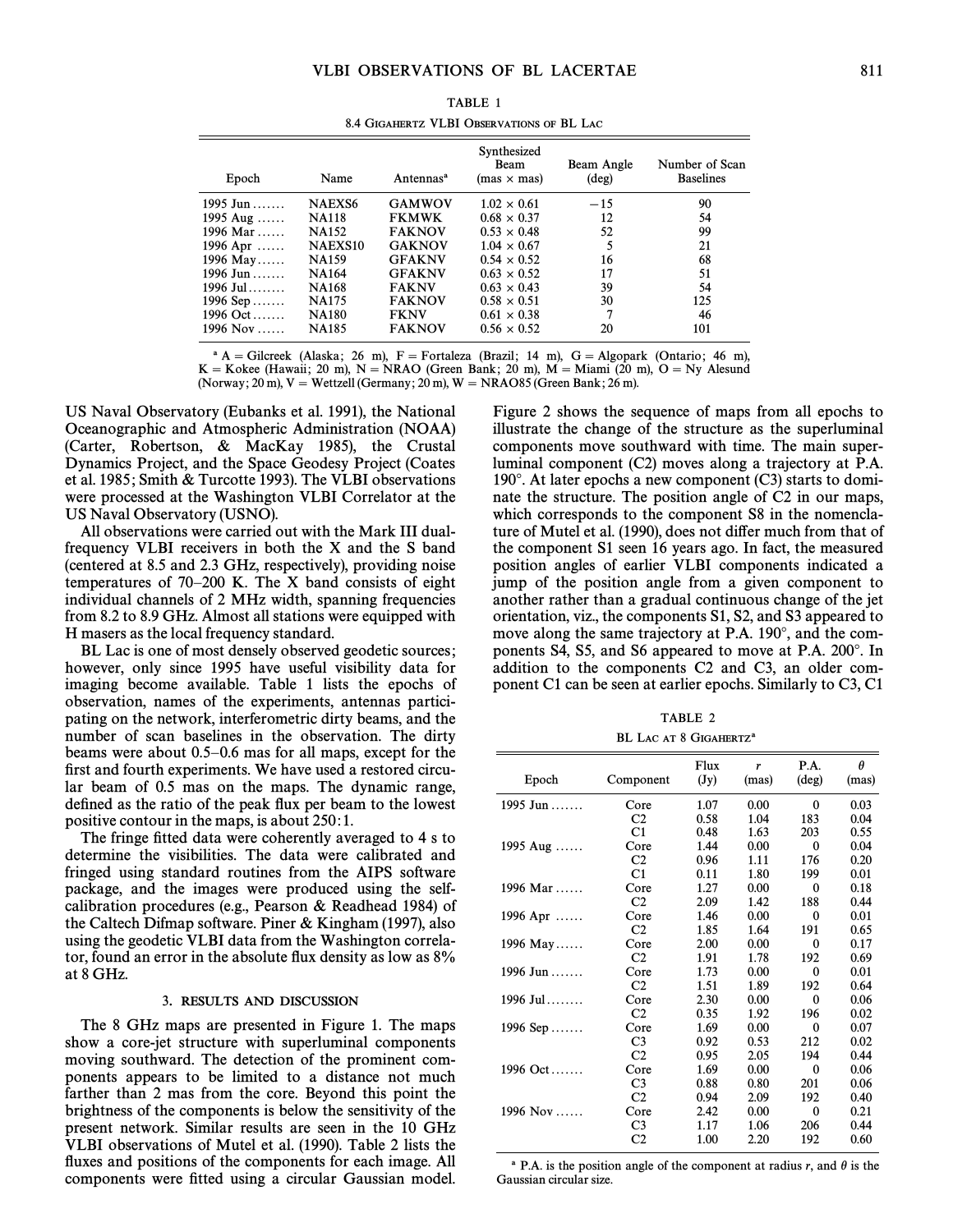

relative Right Ascension (mas)

FIG.  $1.$   $(a-j)$  8 GHz VLBI maps of BL Lac. Contour levels are  $-0.5, 0.5, 1, 2, 4, 8, 16, 32$ , and 64 percent of the peak brightness. The peak brightnesses of the maps are 1.18, 1.40, 1.25, 1.49, 1.86, 1.81, 2.29, 1.81, 1.65, and 2.15 Jy beam<sup> $-1$ </sup>, respectively. The restored circular beam is 0.5 mas.

appears at P.A. 200°, suggesting that the trajectory of each knot may alternate between P.A. 190° and P.A. 200° from a given knot to another on a timescale of less than 2 years. This period is too short to be ascribed to a precession of a body of mass  $\sim 10^8$  M<sub>o</sub> (Begelman, Blandford, & Rees 1980). The outer components of the maps made in 1995 July and August appear as an extended component comprising the components C2 and C1. The separation between C2 and C1 is only 0.6 mas, which is about equal to or less than the beam size. A fit of the component positions with time from 1996 March to 1996 November results in a reasonably good fit to a straight line, with an angular separation rate of  $1.1$ mas yr<sup>-1</sup> for C2 (apparent velocity of 3.6  $h^{-1}$  c). However, the line falls well below the data for the early observations

of C2, in1995 July and August. This indicates a stage of rapid expansion, along with a small contraction during the gap between 1995 August and 1996 March, followed by a slower and constant expansion from 1996 March to 1996 November. The new component C3 is clearly seen separating from the core in 1996 September and November. A fit to the measured positions of C3 implies that this component has a larger expansion speed than C2. However, a blending with the core could shift the apparent position of this component, and affect the fitted velocity.

#### 3.1. Helical Motion

The sky positions of component C2 are plotted in Figure 3. The valley-shaped appearance of the points around 1995



FIG. 2.—Time sequence of the maps showing the motion of the components. Time is plotted along the horizontal axis, and relative declination is plotted along the vertical axis. The northernmost component is assumed to be the stationary core. The moving components are labeled C1, C2, and C3. The maps are stretched out vertically to emphasize the moving components.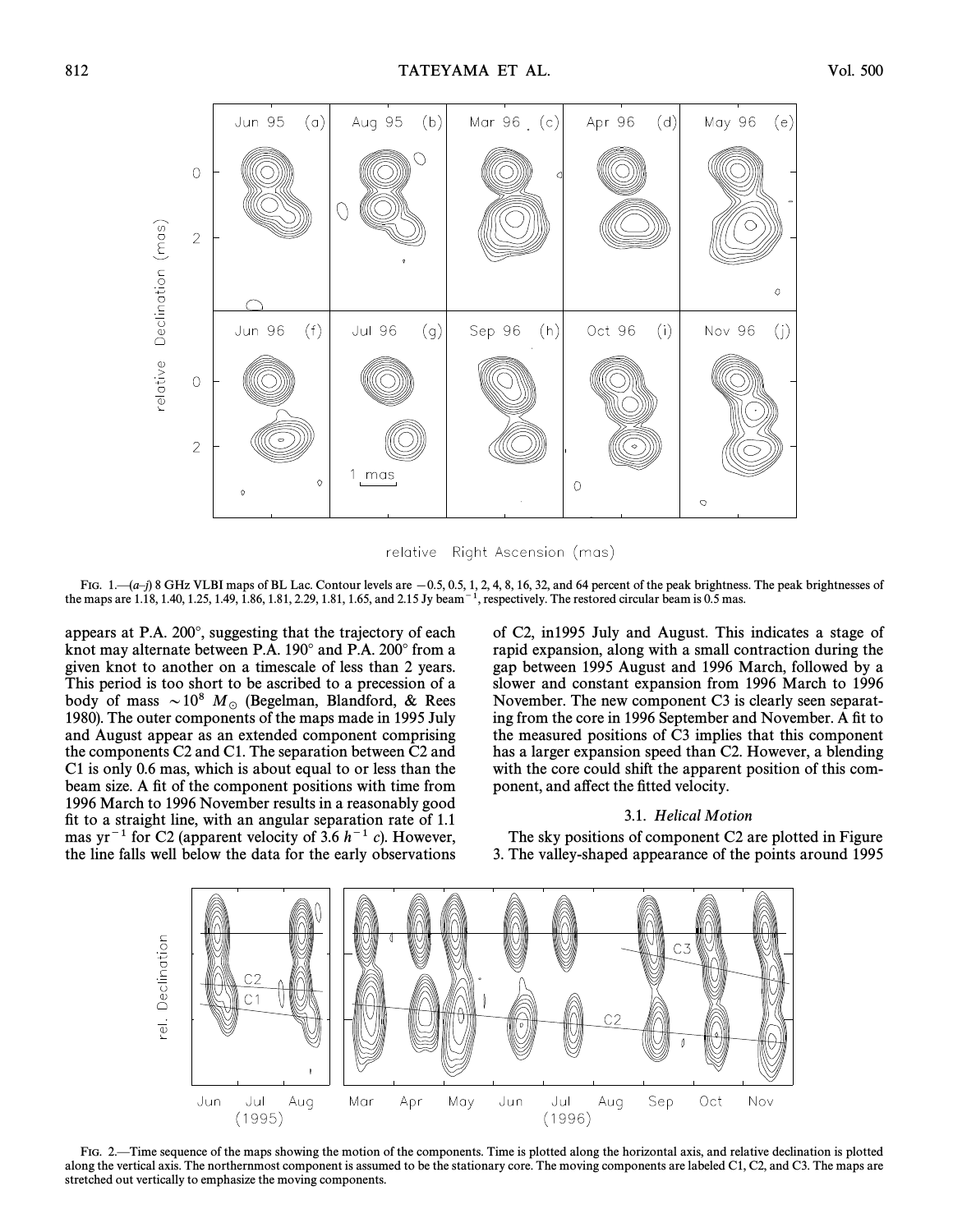

FIG. 3.—Sky positions of component C2 superposed with sky positions derived from the adiabatic model (solid line) and isothermal model (dotted line). Our estimated conical helix has been rotated  $87^\circ$  (isothermal) or  $88^\circ$ (adiabatic) clockwise in order to coincide with the sky positions of component C2. The uncertainty is assumed to be one-quarter of the beamwidth.

August and 1996 March suggests the presence of a loop, such as that which would be described by a moving feature in helical trajectory. Such bent trajectories of moving features have been seen frequently, and have been interpreted as evidence of helical motion in various superluminal sources (e.g., Steffen et al. 1995; Qian et al. 1996). In particular, a hydrodynamically generated helical jet model developed by Hardee (1987) has been applied to the radio structure of 3C 345 (Hardee 1987). Vicente et al.  $(1996)$ , using geodetic VLBI data, obtained a fit to a helical model with two consecutive loops for OJ 287. A geometry in which the helical distortions saturate far from the core has been used to explain the orthogonal parsec-scale and kiloparsecscale jet structure observed in some sources (Conway  $\&$ Murphy 1993), such as Mrk 501 (Conway  $&$  Wrobel 1995).

In what follows, we consider the hydrodynamical helical jet model described by Hardee (1987). In cylindrical coordinates the helical trajectory can be described by the amplitude A in the radial direction and by the phase angle  $\phi$  with respect to the z-axis. The helical axis is oriented along the z-axis, at an angle  $\chi$  to the observer's line of sight. The observer is in the y-z plane, and the x-axis is in the plane of the sky. For the adiabatic expanding jet the phase angle and amplitude are given by

$$
\phi = \frac{4\pi R_1}{\Psi \lambda_1} \left[ 1 - \left( \frac{R}{R_1} \right)^{1/2} \right] + \phi_1 , \qquad (1)
$$

$$
A = A_1 \exp \left\{ 2d_1 \left[ 1 - \left( \frac{z_1}{z} \right)^{1/2} \right] \right\},\tag{2}
$$

where  $R = z\Psi + R_0$ ;  $\Psi$  is the half-opening angle of the jet;  $R_0 = z_0 \Psi$  is the initial jet radius evaluated at the origin of the cone z i.d.  $\phi$  and  $\chi$  and  $\chi$  are the amplitude and phase  $\mathbf{r}_0 = \mathbf{z}_0 \mathbf{r}$  is the minimizer radius evaluated at the cone,  $\mathbf{z}_0$  is  $\mathbf{A}_1$ ,  $\mathbf{\phi}_1$ ,  $\mathbf{R}_1$ , and  $\mathbf{\lambda}_1$  are the amplitude and phase of the helix, the radius of the jet, and the helical wavelength, respectively, at a distance  $z = z<sub>1</sub>$  from the core along the 1 helical axis;  $d_1$  is also evaluated at  $z_1$  and expresses the rate<br>of which the belical amplitude grows As in Hardee (1987) at which the helical amplitude grows. As in Hardee (1987), we have set  $A = \alpha R$ , i.e., we assume that the ratio  $\alpha$  between the amplitude of the helix  $A$  and the radius of the jet  $R$  is constant.

Figure 3 shows the sky positions of component C2 superposed with the sky projection of the helical jet model. The error in the component positions is taken to be one-quarter of the beam FWHM. The fit was obtained for  $\Psi = 2^\circ 6$ ,  $R_0 = 0.023$  mas,  $z_0 = 0.5$  mas,  $R_1 = 0.118$  mas,  $\lambda_1 = 3.48$ <br>mas,  $A_1 = 0.13$  mas,  $\phi_1 = 0.02$  mas,  $\lambda_2 = 1.1$ mas,  $A_1 = 0.13$  mas,  $\phi_1 = 0^\circ 0$ ,  $z_1 = 2.1$  mas,  $d_1 = 1.1$ ,  $\alpha = 1.1$ , and  $\chi = 17^\circ$ . Our estimated conical helix was rotated 88° clockwise, so that it would coincide with the sky positions of component C2. There is good agreement between the helical path and the observed sky positions. Figure 4 shows that the agreement between the observed and the calculated radial separations of the component with time is also satisfactory. The best fit was obtained with a Lorentz factor of 5. In the case of the isothermal model, the

phase angle and amplitude of the helix are given by  
\n
$$
\phi = \frac{2\pi R_1}{\Psi \lambda_1} \ln \left( \frac{R}{R_1} \right) + \phi_1 ,
$$
\n(3)

$$
A = A_1 \left(\frac{z}{z_1}\right)^{d_1} . \tag{4}
$$

All parameters have the same meaning as in the adiabatic case. The best fit was obtained for  $\Psi = 2$ °.5,  $R_0 = 0.022$  mas,  $z_0 = 0.5$  mas,  $R_1 = 0.096$  mas,  $\lambda_1 = 1.97$  mas,  $A_1 = 0.09$ <br>mas  $\phi_1 = 90^\circ$   $z_1 = 1.7$  mas  $d_1 = 1.0$   $\alpha = 0.9$  and  $\alpha = 18^\circ$ mas,  $\phi_1 = 90^\circ$ ,  $z_1 = 1.7$  mas,  $d_1 = 1.0$ ,  $\alpha = 0.9$ , and  $\chi = 18^\circ$ .<br>Our estimated conical helix was rotated 87° clockwise so Our estimated conical helix was rotated  $87^\circ$  clockwise, so that it would coincide with the sky positions of component C2. The fit to the radial separation with time for the isothermal model is not as good as that for the adiabatic model (see Fig. 4). However, if we introduce a variable Doppler



FIG. 4<sup>-</sup>Plots from the top to the bottom of the figure represent the radial separation of component C2 with time, superposed with the radial separation calculated from the helical adiabatic, helical isothermal, and rectilinear models. In all cases, the separation from the core at 1994.5 is zero. The separation is plotted with tick-mark spacings of 1 mas. The model curve at the top of the figure shows the adiabatic model using a constant Lorentz factor of 5. The model curves in the middle of the figure show isothermal models using a constant Lorentz factor (dotted line), and a variable Lorentz factor that decreases linearly from 4 to 3 in 5 mas along the axis of the helix (solid line). The effect of a variable Lorentz factor on the rectilinear motion is also shown at the bottom of the figure *(solid line)*. The dotted straight line represents rectilinear motion with a constant Lorentz factor of 3. The uncertainty is assumed to be one-quarter of the beamwidth.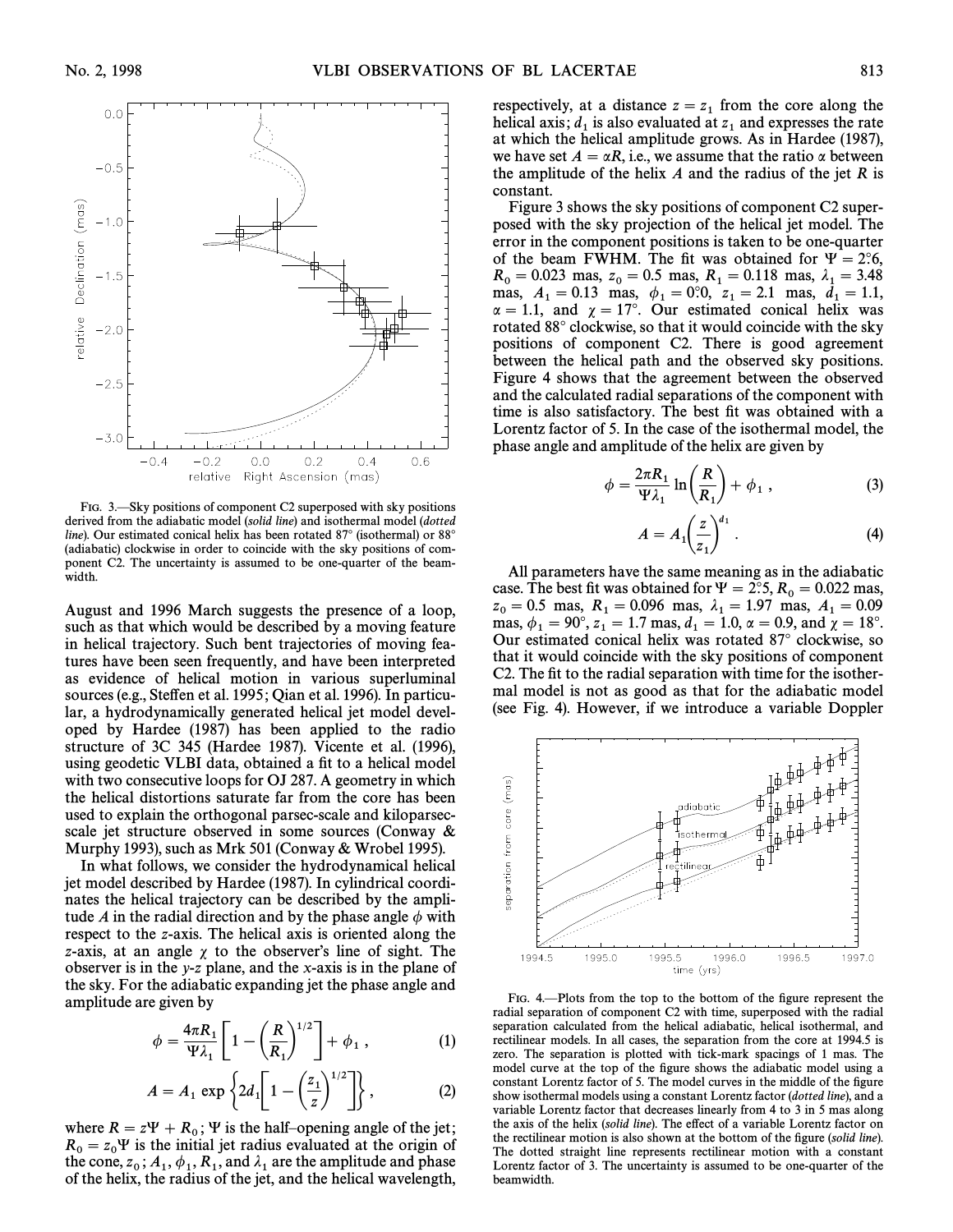factor into the isothermal model, both models (adiabatic and isothermal) give similar fits to the data. We include in Figure 4, for the sake of comparison, the effect of deceleration on rectilinear motion with an initial Lorentz factor of 4, which decreases linearly to a constant value of 3 in 5 mas along the jet axis. The larger Lorentz factor near the core produces a bump on the curve near the component positions in 1955 July and August. While it is possible to fit the present data reasonably well with both models, the adiabatic model does not require further assumptions about the behavior of the Lorentz factor.

The increase in the flux of component C2 between 1995 July and August, along with its decline after 1996 March (see Table 2), is consistent with the Doppler boosting of this knot as it moves toward and then away from the line of sight along the path given by the helical model fits. Our models predict a local minimum for the apparent speed close to the observed epoch in 1995 August. The relatively low radio flux in 1995 July and August can be attributed to the expansion of the knot as it moves along the helical path.

#### 3.2. Trajectory of the Components

An investigation of the trajectory of the components over the years suggests that the components move predominantly at a position angle of either 190° or 200°, rather than exhibiting a continuous change of the position angle as would be expected from jet precession. In addition, while components S2 and S6 show a rectilinear trajectory (Mutel et al. 1994), nonradial motion or simple bending (eastward bending) is present for components S1 and S3. Under such a scenario, BL Lac differs from another BL Lacertae object, OJ 287, where the knots appear to follow the same path (Vicente et al.  $1996$ ).

As we have seen, the sky projection of the calculated helix, coupled with the radial separation of component C2 versus time, has provided a fairly good constraint on the jet geometry. Support for these models, especially for the choice of the helical parameters, would be reinforced if it could be shown that previous components exhibited a



FIG. 5. Sky positions of components S1 and S3 superposed with the sky positions derived from the adiabatic model (solid line) and the isothermal model (dotted line). The data are from Mutel et al. (1990).

similar helical pattern. In the following, the same helical model applied to component C2 has been applied to the components S1 and S3. The half-opening angle  $\Psi$ , and the angle of the helical axis to the line of sight  $\chi$ , were the same as those used to fit the helical path of component C2. The only helical parameters that were varied were  $z_0$ ,  $z_1$ , and  $\alpha$ .<br>We also kept, the pitch angle  $\Delta = \arctan \left( \frac{(2\pi A/2)}{\epsilon^2} \right)$ We also kept the pitch angle  $\Delta = \arctan \left(2\pi A/\lambda\right) =$ constant. The best adiabatic (isothermal) fit for component S1 (see Figs. 5 and 6) was obtained for  $z_0 = 2.5$  (0.7) mas,  $z_0 = 10.0$  (4.2) mas, and  $\alpha = 0.75$  (0.80). In the same way, for  $z_1 = 10.0$  (4.2) mas, and  $\alpha = 0.75$  (0.80). In the same way, for component S3 we have  $z_0 = 2.8 \, (0.8)$  mas,  $z_1 = 8.8 \, (3.4)$ <br>mas, and  $\alpha = 0.75 \, (0.70)$ . The isothermal fit for both commas, and  $\alpha = 0.75$  (0.70). The isothermal fit, for both com-



FIG. 6.—Plots represent the radial separation of components S1 and S3 superposed with the derived radial separation from the helical adiabatic (solid line) and the helical isothermal (dotted line) models. The data are from Mutel et al. (1990).